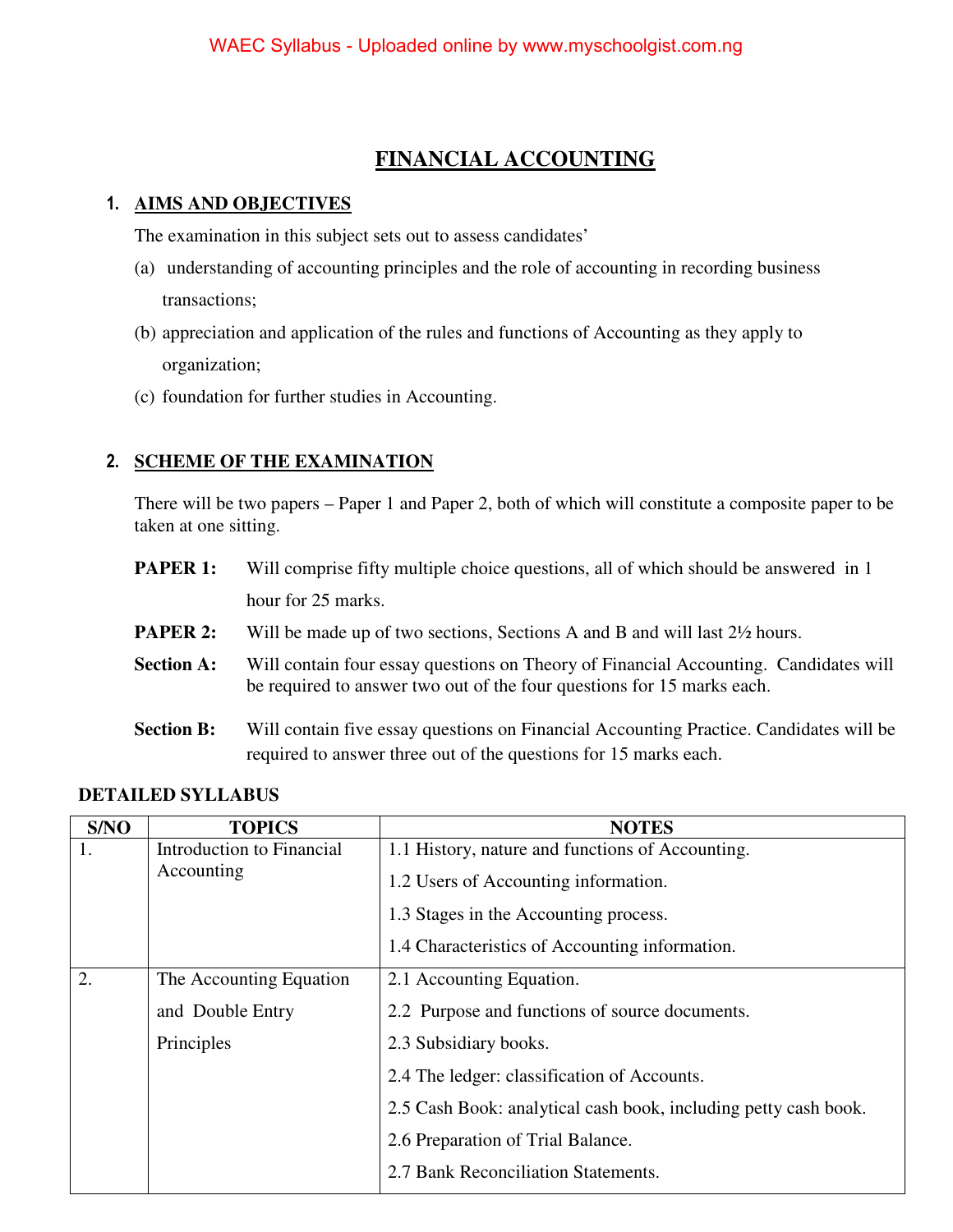|                               |                                   | 2.8 Correction of errors and Suspense Account.                      |  |
|-------------------------------|-----------------------------------|---------------------------------------------------------------------|--|
| 3.                            | <b>Accounting Concepts</b>        | 3.1 Meaning.                                                        |  |
|                               |                                   | 3.2 Types.                                                          |  |
|                               |                                   | 3.3 Significance.                                                   |  |
|                               |                                   | 3.4 Limitations.                                                    |  |
|                               |                                   |                                                                     |  |
| 4.                            | The Final Accounts of a           | 4.1 Trading, profit and loss accounts/Income statement.             |  |
|                               | Sole Trader/proprietorship        | 4.2 Balance sheet/statement of financial position.                  |  |
|                               |                                   | 4.3 Adjustments to final accounts.                                  |  |
| Provisions and Reserves<br>5. |                                   | 5.1 Provision for doubtful debts/Allowance for doubtful debts.      |  |
|                               |                                   | 5.2 Provision for discounts.                                        |  |
|                               |                                   | 5.3 Depreciation – concepts, reasons for recording and methods:     |  |
|                               |                                   | (i) straight line;                                                  |  |
|                               |                                   | (ii) reducing balance;                                              |  |
|                               |                                   | (iii) sum of the years digits;                                      |  |
|                               |                                   | (iv) revaluation.                                                   |  |
|                               |                                   | 5.4 Accounting for depreciation.                                    |  |
|                               |                                   | 5.5 Reserves – revenue and capital reserves.                        |  |
| 6.                            | Manufacturing Accounts            | 6.1 Purpose of Manufacturing Accounts.                              |  |
|                               |                                   | 6.2 Cost classification in Manufacturing Accounts.                  |  |
|                               |                                   | 6.3 Preparation of final Accounts of Manufacturing concern.         |  |
| 7.                            | <b>Control Accounts and Self-</b> | 7.1 Meaning and uses of control accounts                            |  |
|                               | balancing Ledgers                 | 7.2 Types:                                                          |  |
|                               |                                   | sales ledger control<br>(i)                                         |  |
|                               |                                   | purchases ledger control<br>(ii)                                    |  |
|                               |                                   | 7.3 Preparation of Control Accounts                                 |  |
|                               |                                   | 7.4 Reconciliation of Control Accounts                              |  |
| 8.                            | Single Entry and Incomplete       | 8.1 Meaning and limitations                                         |  |
|                               | Records                           | 8.2 Computation of profit or loss from opening and closing balance  |  |
|                               |                                   | sheets.                                                             |  |
|                               |                                   | 8.3 Conversion of singe entry to double entry.                      |  |
|                               |                                   | 8.4 Preparation of final accounts from a set of incomplete records. |  |
|                               |                                   | 8.5 Mark up and Margin                                              |  |
|                               |                                   |                                                                     |  |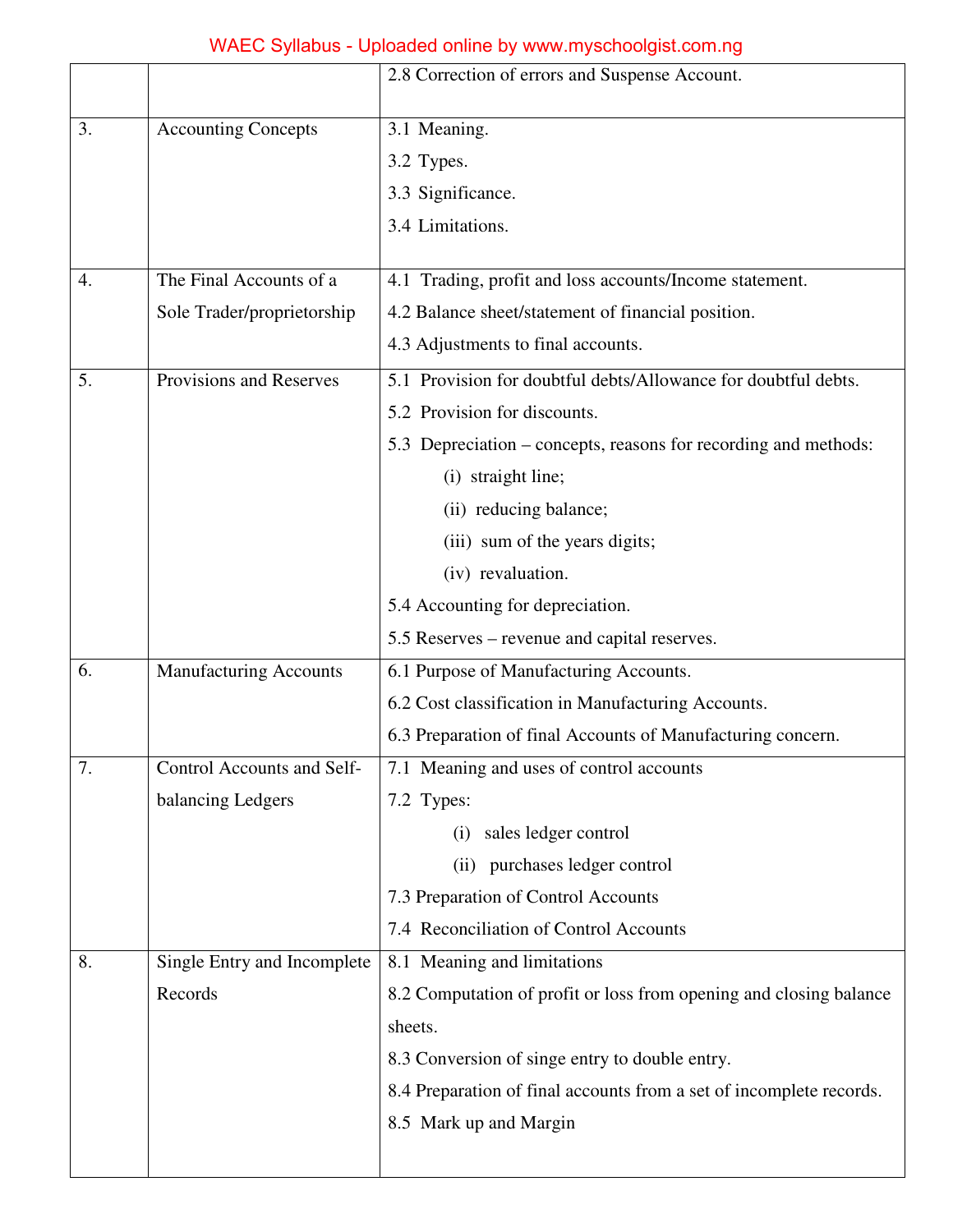| 9.                             | <b>Accounts of Not-for-Profit</b> | 9.1 Meaning and terminologies.                                    |  |
|--------------------------------|-----------------------------------|-------------------------------------------------------------------|--|
|                                | <b>Making Organizations</b>       | 9.2 Receipts and payments accounts.                               |  |
|                                |                                   | 9.3 Subscriptions Account                                         |  |
|                                |                                   | 9.4. Income and expenditure accounts.                             |  |
|                                |                                   | 9.5 Accumulated fund.                                             |  |
|                                |                                   | 9.6 Balance sheet.                                                |  |
|                                |                                   | 9.7 Profit or loss from income generating activities.             |  |
| 10.                            | Partnership Accounts              | 10.1 Nature and formation of partnership.                         |  |
|                                |                                   | 10.2 Partnership agreements/Deed.                                 |  |
|                                |                                   | 10.3 Profit and loss appropriation accounts.                      |  |
|                                |                                   | 10.4 Partners capital account and balance sheet                   |  |
|                                |                                   | 10.5 Admission of a new partner.                                  |  |
|                                |                                   | 10.6 Treatment of goodwill and revaluation of assets              |  |
|                                |                                   | 10.7 Dissolution of partnership (Questions will not be set on     |  |
|                                |                                   | Garner V. Murray and piecemeal realization)                       |  |
| 11.<br><b>Company Accounts</b> |                                   | 11.1 Nature and formation of a company.                           |  |
|                                |                                   | 11.2 Types of companies and shares.                               |  |
|                                |                                   | 11.3 Issue of shares.                                             |  |
|                                |                                   | 11.4 Loan capital, debentures/loan notes and mortgages.           |  |
|                                |                                   | 11.5 Final accounts of company for internal use only.             |  |
|                                |                                   | 11.6 Interpretation of accounts using simple ratios.              |  |
|                                |                                   | 11.7 Purchase of business account.                                |  |
|                                |                                   | *11.8 Statement of Cash Flow (using direct and indirect methods). |  |
|                                |                                   | <b>NOTE:</b> Separate questions may be set to meet statutory      |  |
|                                |                                   | requirements of individual countries. Candidates' answers must    |  |
|                                |                                   | meet statutory requirements of individual countries.              |  |
| $12.*$                         | Accounting for Value              | 12.1 Purpose of VAT.                                              |  |
|                                | <b>Added Tax</b>                  | 12.2 Characteristics of VAT.                                      |  |
|                                |                                   | 12.3 Bases of computing input/output VAT.                         |  |
|                                |                                   | 12.4 Preparation of VAT returns.                                  |  |
|                                |                                   | 12.5 Exempt goods and services.                                   |  |
|                                |                                   |                                                                   |  |
| 13.                            | Departmental and Branch           | Meaning and importance<br>13.1                                    |  |
|                                | Accounts                          | 13.2 Differences between a department and branch.                 |  |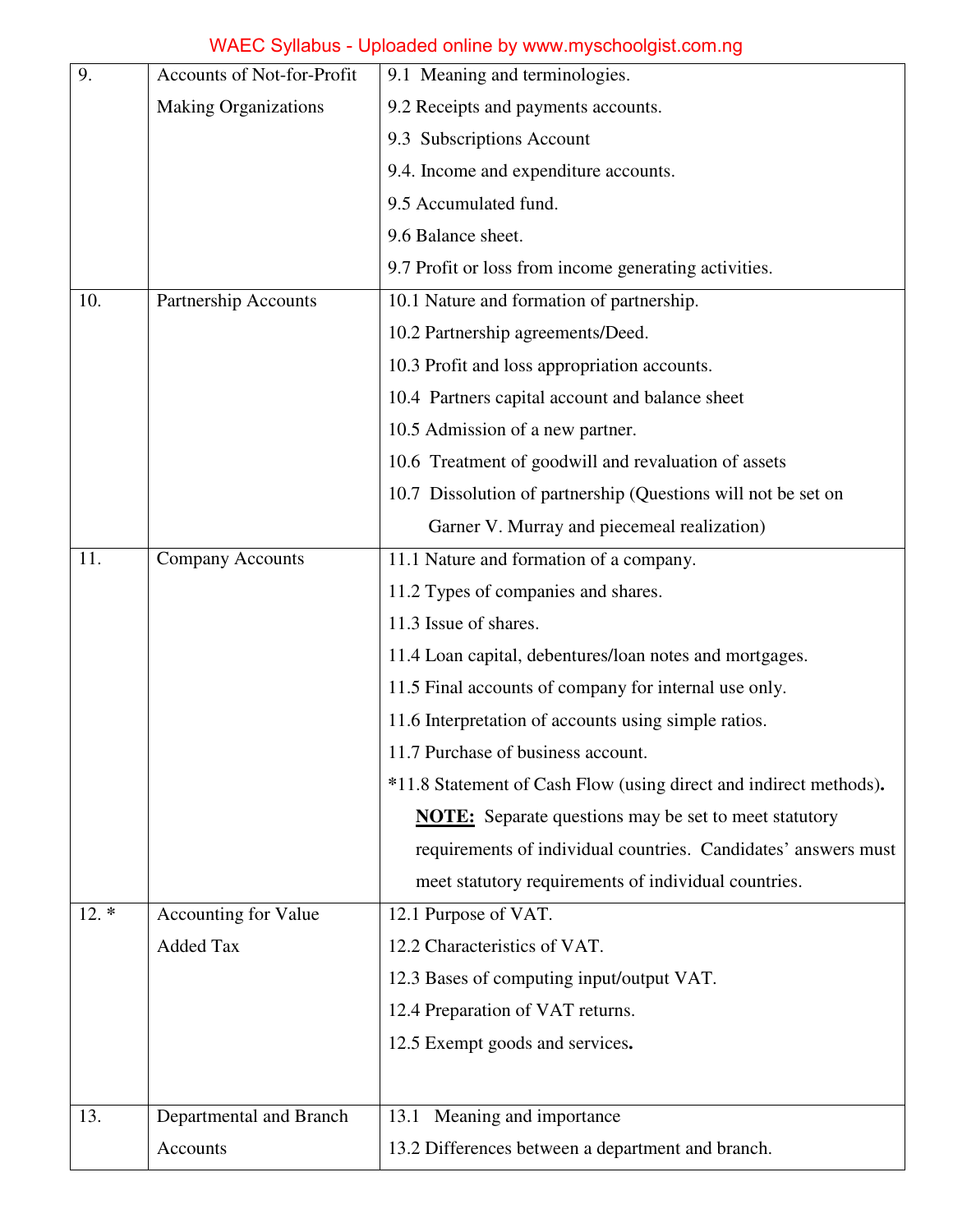|         |                                         | 13.3 Preparation of departmental account.                                                                                                                                                                                                   |  |
|---------|-----------------------------------------|---------------------------------------------------------------------------------------------------------------------------------------------------------------------------------------------------------------------------------------------|--|
|         |                                         | 13.4 Preparation of Branch Account excluding foreign branches.                                                                                                                                                                              |  |
|         |                                         | 13.5 Inter branch transactions.                                                                                                                                                                                                             |  |
| 14.     | <b>Public Sector Accounting</b>         | 14.1 Meaning and difference between Public Sector and Private<br>Sector Accounts.<br>14.2 Sources of public revenue.<br>14.3 Capital and recurrent expenditures.<br>14.4 Preparation of simple government accounts.                         |  |
| $15. *$ | Information Technology in<br>Accounting | 15.1 Manual and computerized Accounting Processing Systems.<br>15.2 Processes involved in data processing.<br>15.3 Computer Hardware and Software.<br>15.4 Merits and demerits of manual and computerized accounting<br>processing systems. |  |
| $16***$ | Miscellaneous Accounts                  | 16.1 Meaning, introduction, terminologies and preparation of                                                                                                                                                                                |  |
|         |                                         | simple:                                                                                                                                                                                                                                     |  |
|         |                                         | (i) Joint Venture Accounts<br><b>Consignment Accounts</b><br>(ii)<br>(iii) Contract Accounts                                                                                                                                                |  |
|         |                                         |                                                                                                                                                                                                                                             |  |
|         |                                         |                                                                                                                                                                                                                                             |  |
|         |                                         | (iv) Hire Purchase Accounts                                                                                                                                                                                                                 |  |
| 17.**   | Financial system                        | 17.1 Meaning and components.                                                                                                                                                                                                                |  |
|         |                                         | 17.2 Meaning, functions and features of:                                                                                                                                                                                                    |  |
|         |                                         | money market;<br>(i)                                                                                                                                                                                                                        |  |
|         |                                         | capital market;<br>(ii)                                                                                                                                                                                                                     |  |
|         |                                         | (iii) insurance market.                                                                                                                                                                                                                     |  |
|         |                                         | 17.3 Methods of raising funds from the capital market:                                                                                                                                                                                      |  |
|         |                                         | offer for sale;<br>(i)                                                                                                                                                                                                                      |  |
|         |                                         | offer for subscription;<br>(ii)                                                                                                                                                                                                             |  |
|         |                                         | rights issue;<br>(iii)                                                                                                                                                                                                                      |  |
|         |                                         | (iv) private placement;                                                                                                                                                                                                                     |  |
| 17.4    |                                         | Requirements for accessing the capital market.                                                                                                                                                                                              |  |
|         |                                         | 17.5 Benefits of capital market to:                                                                                                                                                                                                         |  |
|         |                                         | (i)<br>investors;                                                                                                                                                                                                                           |  |
|         |                                         | (ii)<br>government;                                                                                                                                                                                                                         |  |
|         |                                         | economy;<br>(iii)                                                                                                                                                                                                                           |  |
|         |                                         | (iv) individual company;                                                                                                                                                                                                                    |  |
|         |                                         | 17.6 Types, features and reasons for regulation.                                                                                                                                                                                            |  |
|         |                                         |                                                                                                                                                                                                                                             |  |